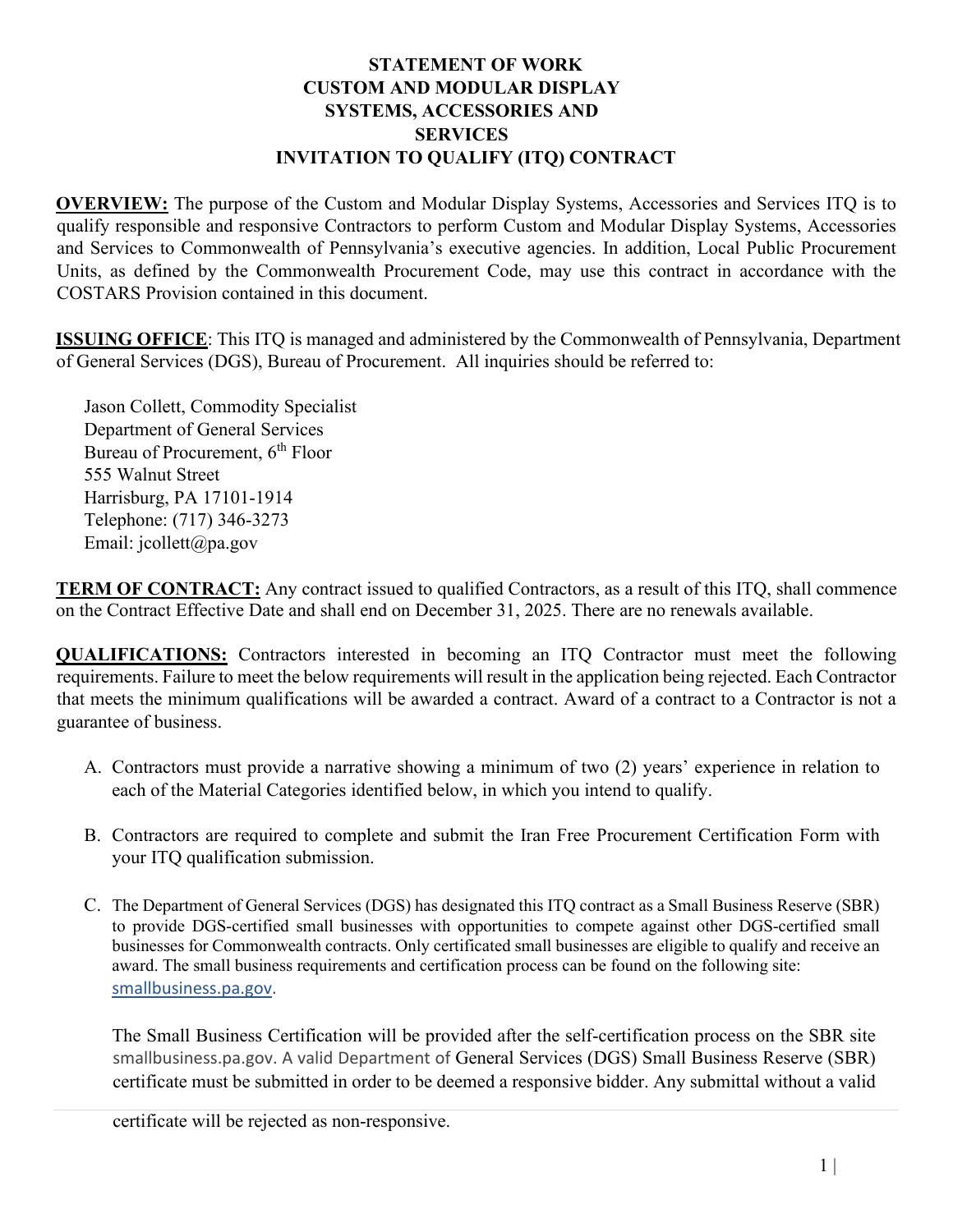## 02-04-20

**MATERIAL CATEGORIES:** Contractors will need to choose the appropriate commodity code(s) to qualify for this contract. Contractors will select the appropriate code(s) under the Business Details section of the qualification process. The Commonwealth may add additional commodity codes as the need arises. The table below lists the appropriate commodity code and description of each category.

| <b>COMMODITY CODE</b> | <b>DESCRIPTION OF CATEGORY</b>                                                                                                                                                                                                         |
|-----------------------|----------------------------------------------------------------------------------------------------------------------------------------------------------------------------------------------------------------------------------------|
| 82141600-ITQ-299      | <b>Modular Displays</b> – Items included in this category are those which are<br>smaller pieces of a whole and assembled on-site, items include, but are<br>not limited to, portable counters, tabletop displays, panel displays, etc. |
| 82141600-ITQ-300      | Pop-up/Retractable Banners (Floor and Tabletop) – Items included<br>in this category include, but are not limited to, spring-loaded/tension<br>banners for floor or tabletop display, etc.                                             |
| 82141600-ITQ-301      | Literature Racks/Tablet Stands-Items in this category are racks to hold<br>pamphlets/brochures or electronic devices for display purposes only.                                                                                        |
| 82141600-ITQ-302      | Fabric Displays - Items in this category are created with fabric and are<br>used as table covers or backdrop displays, these items include, but are not<br>limited to, table covers, tension displays, etc.                            |
| 82141600-ITQ-303      | <b>Design</b> - Design services not provided by DGS, Bureau of Publications<br>(DGS Publications).                                                                                                                                     |
| 82141600-ITQ-304      | Storage Items - Items in this category include the various containers in<br>which custom and modular display systems are stored, they include, but<br>are not limited to, cases, tubes, etc.                                           |
| 82141600-ITQ-305      | Storage/Shipping - Storage of completed projects and providing<br>shipping services to and from agency location, expos, conferences, etc.<br>on behalf of the agency.                                                                  |

## **GENERAL INORMATION/REQUIREMENTS:**

- **A. Commonwealth Print Standards.** All Contractors agree to comply with the Custom and Modular Display Systems, Accessories, and Services Print Standard Specifications included with this Contract.
- **B. Type of Contract.** Upon determination that the Contractor meets the ITQ requirements, the Commonwealth will issue a contract to the Contractor. Upon receipt of a Purchase Order (PO) issued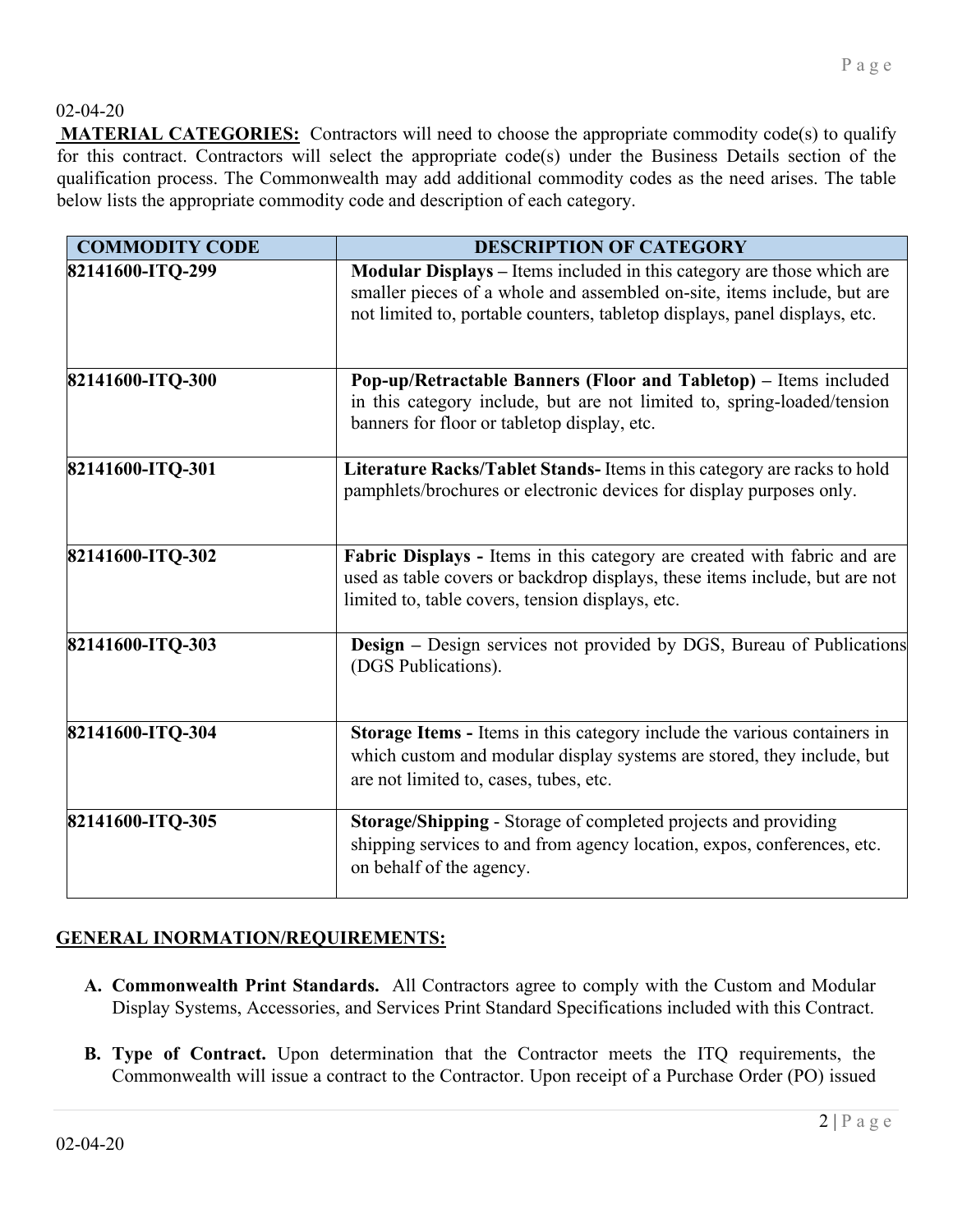under this Contract, the Contractor agrees to furnish the requested services to the Commonwealth agency issuing the PO.

- **C. Order of Precedence**. If any conflicts or discrepancies should arise in the terms and conditions of this Contract, or the interpretation thereof, the order of precedence shall be:
	- i. This Contract; and
	- ii. The data resident on the [ITQ web site](http://www.dgs.pa.gov/Businesses/Materials%20and%20Services%20Procurement/Procurement-Resources/Pages/ITQ-Documents.aspx) and incorporated herein by reference at the date of execution of the Contract or issuance of an RFQ off of this Contract, whichever is later, including but not limited to the promises and certifications the Contractor made in qualifying for the Contract.

If any conflicts or discrepancies should arise in the interpretation of a PO, the order of precedence shall be:

- i. This Contract
- ii. The service category definitions, descriptions, qualification requirements, and contract terms and conditions set forth in the RFQ; and
- iii. The PO and any attachment thereto, including: (1) the Contractor's Proposal, as accepted by the Commonwealth; (2) the RFQ.
- **D. Bid Protest Procedure (April 2016)** The Bid Protest Procedure is on the DGS website. [Click here](http://www.dgs.pa.gov/Documents/Procurement%20Forms/Handbook/Pt1/Pt%20I%20Ch%2058%20Bid%20Protests.pdf.)
- **E. COSTARS Purchasers.** Section 1902 of the Commonwealth Procurement Code, 62 Pa.C.S. § 1902 ("Section 1902"), authorizes local public procurement units and state-affiliated entities (together, "COSTARS Members") to participate in Commonwealth procurement contracts that the Department of General Services ("DGS") may choose to make available to COSTARS Members. DGS has identified this ITQ as one which will be made available for COSTARS Members' participation.
	- a. Only those entities registered with DGS are authorized to participate as COSTARS Members in this Contract. A COSTARS Member may be either a local public procurement unit or a stateaffiliated entity.
		- 1. A "local public procurement unit" is:
			- Any political subdivision (local government unit), such as a municipality, school district, or commission;
			- Any public authority (including authorities formed under the Municipality Authorities Act of 1955 or other authorizing legislation, such as the Public Transportation Law or the Aviation Code);
			- Any tax-exempt, nonprofit educational institution or organization;
			- Any tax-exempt, nonprofit public health institution or organization;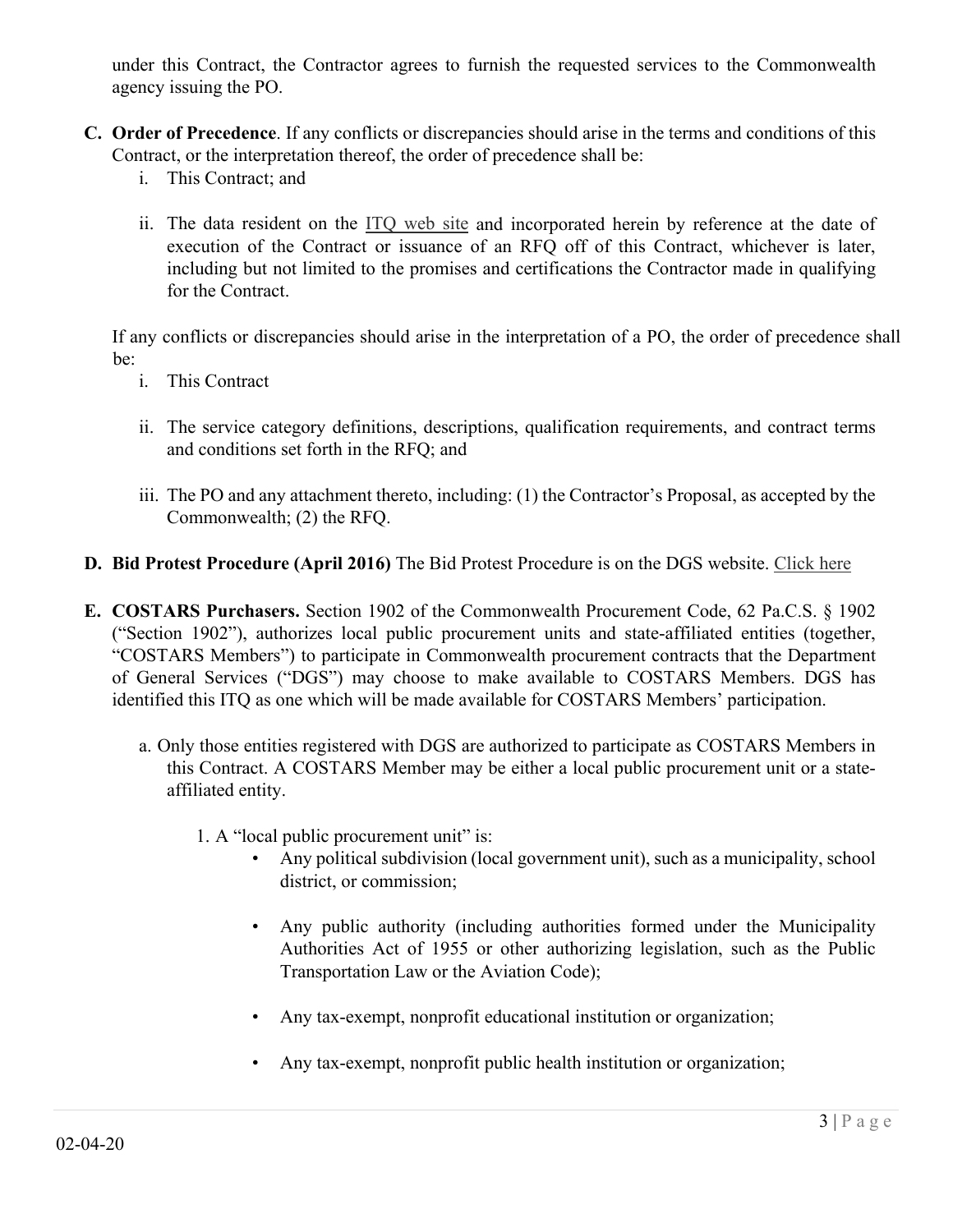- Any nonprofit fire, rescue, or ambulance company; and
- Any other entity that spends public funds for the procurement of supplies, services, and construction (such as a council of governments, an area government, or an organization that receives public grant funds).

The Department reserves the right to review and determine eligible applicants as Local Public Procurement Units on a case-by-case basis.

- 2. A state-affiliated entity is a Commonwealth authority or other Commonwealth entity that is not a Commonwealth agency. The term includes:
	- The Pennsylvania Turnpike Commission;
	- The Pennsylvania Housing Finance Agency;
	- The Pennsylvania Municipal Retirement System;
	- The Pennsylvania Infrastructure Investment Authority;
	- The State Public School Building Authority;
	- The Pennsylvania Higher Education Facilities Authority, and
	- The State System of Higher Education.

The COSTARS Program is not available for use by Executive Agencies and Independent Agencies as defined by the Commonwealth Procurement Code, or any agency or entity using funds appropriated to the Department of General Services through Capital Budget Project Itemization legislation for the procurement of furniture, fixtures, and equipment.

- 3. A complete list of local public procurement units and state-affiliated entities that have registered with DGS and that are authorized to procure items from the Contract can be found at [http://www.costars.state.pa.us/SearchCOMember.aspx.](http://www.costars.state.pa.us/SearchCOMember.aspx)
- b. COSTARS Members have the option to purchase from this Contract, from any DGS contract established exclusively for COSTARS Members in accordance with the requirements of Section 1902, from any other cooperative procurement contracts, or from their own procurement contracts established in accordance with the applicable laws governing such procurements. The Contractor understands and acknowledges that there is no guarantee that a COSTARS Member will place an order under this Contract, and that the decision to procure from this Contract is within the sole discretion of each COSTARS Member.
- c. DGS is acting as a facilitator for COSTARS Members who may wish to purchase under this Contract. COSTARS Members that participate in this Contract and issue purchase orders ("POs") to Contractors are third party beneficiaries who have the right to sue and be sued for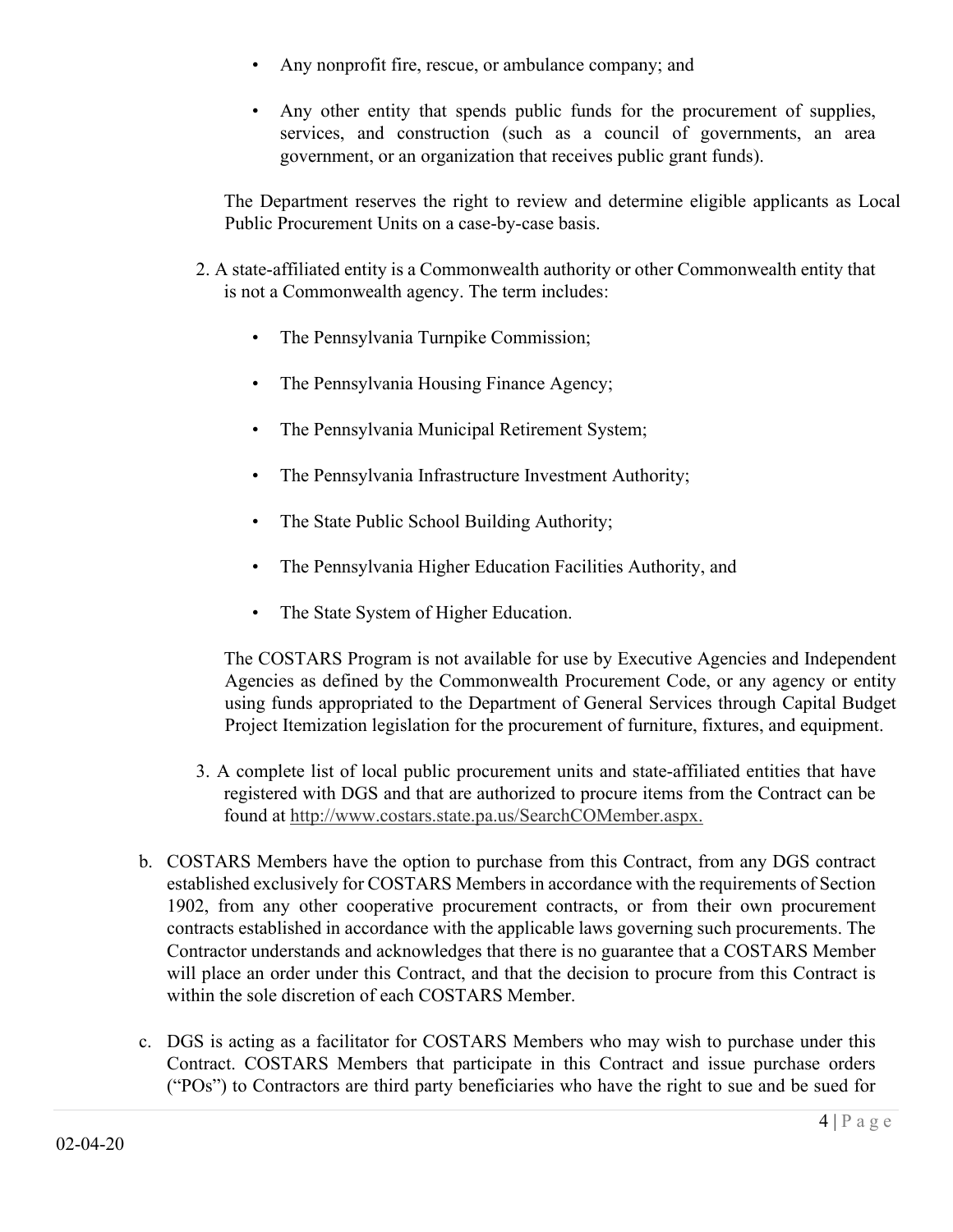breach of this Contract without joining the Commonwealth or DGS as a party. The Commonwealth will not intervene in any action between a Contractor and a COSTARS Member unless substantial interests of the Commonwealth are involved.

- d. COSTARS Members electing to participate in this Contract will order items directly from the Contractor and be responsible for payment directly to the Contractor.
- e. Those Contractors electing to permit COSTARS Members to procure from this Contract shall pay the Required Administrative Fee applicable to the Contractor's classification:

| <b>Contractor Classification</b>    | Required Administrative Fee |
|-------------------------------------|-----------------------------|
| DGS-verified Small Diverse Business | \$166                       |
| Contractor                          |                             |
| DGS Self-Certified Small Business   | \$500                       |
| Contractor                          |                             |
| All Other Contractor                | \$1,500                     |

- 1. Each Contractor electing to permit COSTARS Members to participate in the Contract must submit the COSTARS Program Election to Participate form with its bid submittal and pay the applicable Administrative Fee upon Contract award in order to sell the awarded items/services to COSTARS Members. If the Contractor is a Department of General Services Self-Certified Small Business or Department of General Servicesverified Small Diverse Business, a copy of its active Small Business Contracting Program certificate must be included with the bid submittal.
- 2. At the beginning of each Contract year and upon any Contract renewal, the Contractor shall submit a check for the required amount, payable to "Commonwealth of PA". The Contractor must pay the Administrative Fee at each contract renewal date to continue to sell the awarded items/services to COSTARS Members.
- f. DGS has registered the COSTARS name and logo (together, the "COSTARS Brand") as a trademark with the Pennsylvania Department of State. Therefore, the Contractor may use the COSTARS Brand only as permitted under in this Subsection.
	- 1. The Contractor shall pay the Administrative Fee covering its participation in the program, including without limitation any use of the COSTARS Brand, for each year of the Contract period. The fee is payable upon Contract award and prior to the renewal date for each succeeding Contract period.
	- 2. DGS grants the Contractor a nonexclusive license to use the COSTARS Brand, subject to the following conditions:
		- The Contractor agrees not to transfer to any third party, including without limitation any of its subcontractors or Contractors, any privileges it may have to use the COSTARS Brand under this Contract.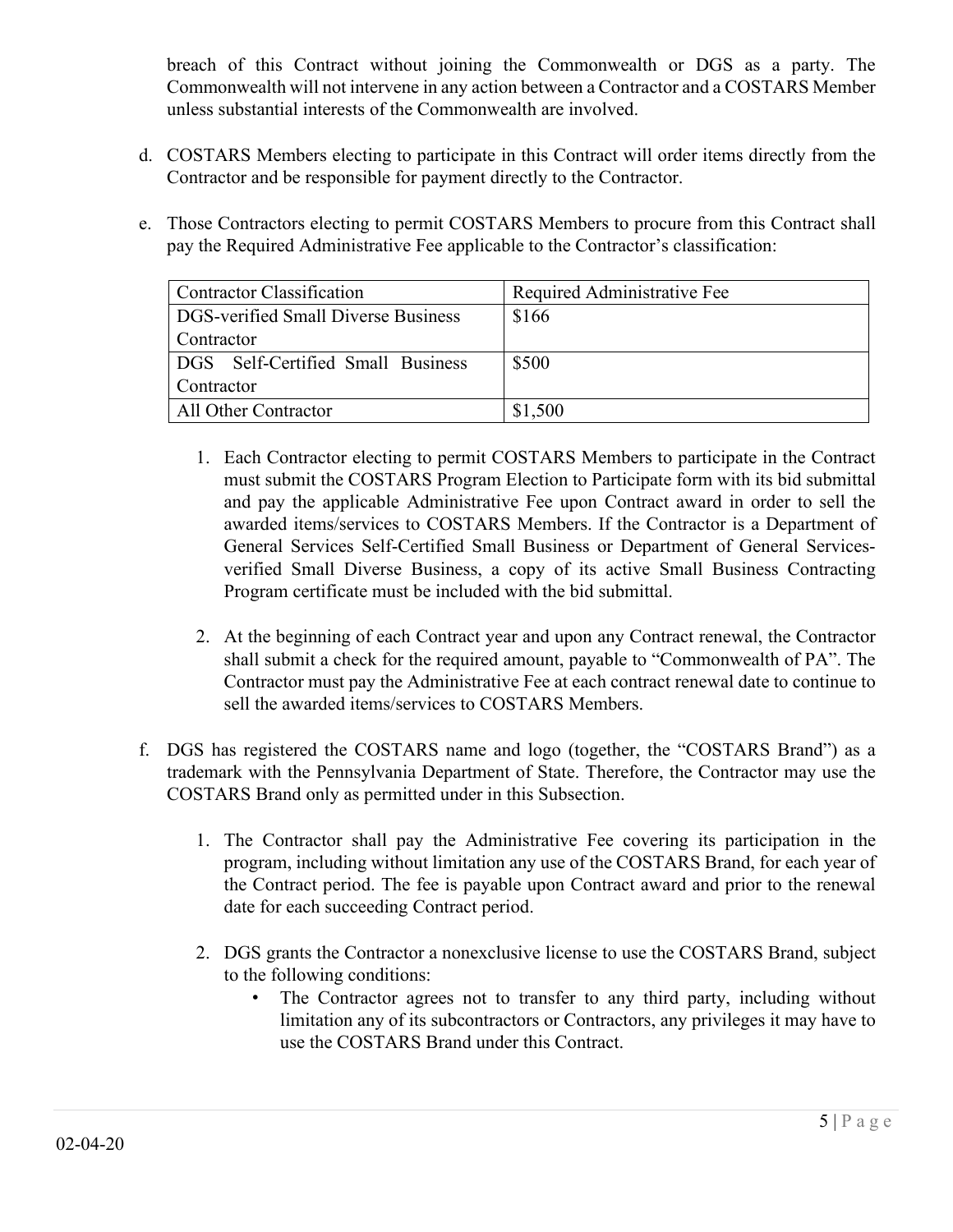- The Contractor agrees not to use the COSTARS Brand to represent or imply any Commonwealth endorsement or approval of its products or services.
- The Contractor is permitted to use the COSTARS Brand in broadcast, or Internet media solely in connection with this Contract and any other Contract with the Commonwealth under which it has agreed to make sales to COSTARS Purchasers. The Contractor may use the COSTARS Brand on business cards, brochures, and other print publications so long as the purpose is to identify the Contractor as a COSTARS vendor, and only so long as the required Contract fee is kept current.
- Should this Contract terminate for any reason, the Contractor agrees promptly to remove the COSTARS Brand from any and all print and electronic media and to refrain from using the COSTARS Brand for any purpose whatsoever from the date of Contract termination forward.
- The Contractor agrees to defend, indemnify, and hold harmless the Commonwealth of Pennsylvania and DGS from and against all claims, demands, liabilities, obligations, costs, and expenses of any nature whatsoever arising out of or based upon the Contractor's use of the COSTARS Brand; and
- The Contractor agrees it has no property rights in the use of the COSTARS Brand by virtue of this nonexclusive license. The Contractor expressly waives any claims, including without limitation due process claims that may otherwise be available under the law in the event of any dispute involving these terms of use.
- g. The Contractor shall furnish to the DGS COSTARS Program Office a quarterly electronic Contract sales report detailing the previous quarter's Contract purchasing activity, using the form and in the format prescribed by DGS. The Contractor shall submit its completed quarterly report no later than the fifteenth calendar day of the succeeding Contract quarter.
	- 1. The Contractor shall submit the reports through the web-based COSTARS Contractors' Gateway of the PA Contractor Portal at https://paContractorportal.state.pa.us/irj/portal/anonymous , Enterprise Applications. If a Contractor does not have access to the Internet, the Contractor shall send the reports, using the form and in the format prescribed by DGS, on compact disc via US Postal Service to the DGS COSTARS Program Office, Bureau of Procurement, 6th Floor Forum Place, 555 Walnut Street, Harrisburg, PA 17101-1914.
	- 2. For each PO received, the Contractor shall include on the report the name and address of each COSTARS-Registered Purchaser that has used the Contract along with the sales date, and dollar volume of sales to the specific Purchaser for the reporting period.
	- 3. DGS may suspend the Contractor's participation in the COSTARS Program for failure to provide the Quarterly Sales Report within the specified time.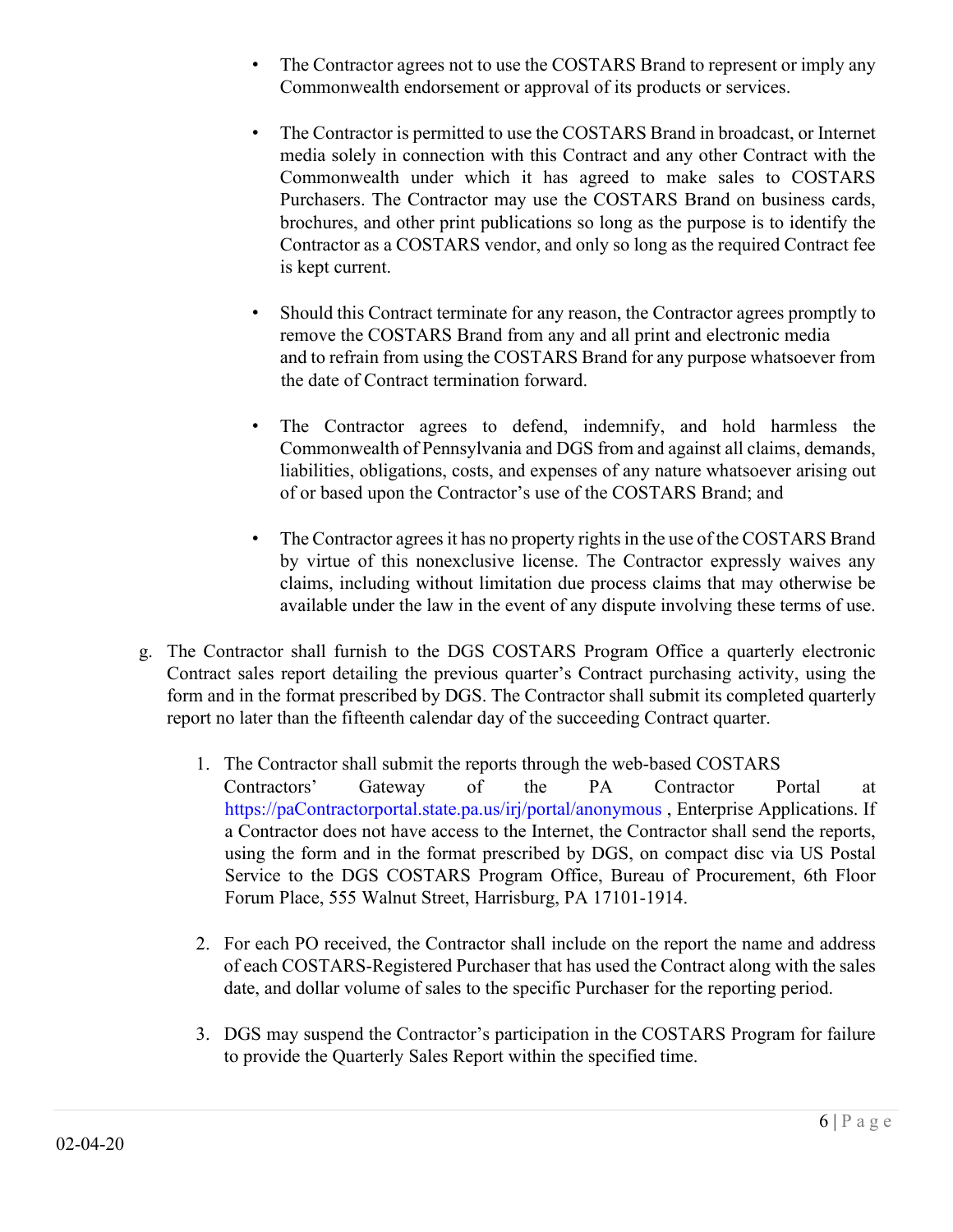- h. Additional information regarding the COSTARS Program is available on the DGS COSTARS Website at [www.costars.state.pa.us.](http://www.costars.state.pa.us/)
	- 1. If the Contractor is aware of any qualified entity not currently registered and wishing to participate in the COSTARS Program, please refer the potential purchaser to the DGS COSTARS Website at www.costars.state.pa.us, where it may register by completing the online registration form and receiving DGS confirmation of its registration. To view a list of currently-registered COSTARS member entities, please visit the COSTARS website.
	- 2. Direct all questions concerning the COSTARS Program to:

Department of General Services COSTARS Program 555 Walnut Street, 6th Floor Harrisburg, PA 17101 Telephone: 1-866-768-7827 E-mail GS-PACostars@pa.gov

- i. **COSTARS Program Election to Participate.** If the Contractor is willing to sell the awarded items/services at the same prices and/or discounts, and in accordance with the contractual terms and conditions, to COSTARS members, the Contractor should complete and return the COSTARS Program Election to Participate form which is an attachment to this ITQ. If the Contractor is asserting that it is a Department of General Services Certified Small Business, the Contractor must submit its active certification.
- **F. COSTARS Reporting Requirements.** If you checked "Yes" in Step 6 when developing your qualification bid for the ITQ contract, you agreed to participate in the Commonwealth's COSTARS program, and you are bound by the COSTARS Purchasers Provision contained within this Statement of Work. The requirement to report COSTARS sales to DGS' COSTARS Program Office is contained in Section E of the COSTARS Purchasers Provision. By agreeing to participate in the COSTARS program, you are required to report COSTARS sales to DGS on a quarterly basis. Even if you had no COSTARS sales, you must file a report.

COSTARS sales for the ITQ contract can now be reported through the automated COSTARS sales reporting system located on the COSTARS website. Information required will be your vendor number, contract number, date of sale, customer name and the amount of the sale. It is also recommended that you record the COSTARS Member ID number. Detailed instructions appear below.

The deadline for submitting sales information is the 15th day of the month following the end of the quarter. Failure to report COSTARS sales is in breach of contract, and may result in DGS suspending your participation in the COSTARS program.

Note: This system is to be used to record sales to COSTARS members ONLY! ZERO sales for a particular quarter must also be reported.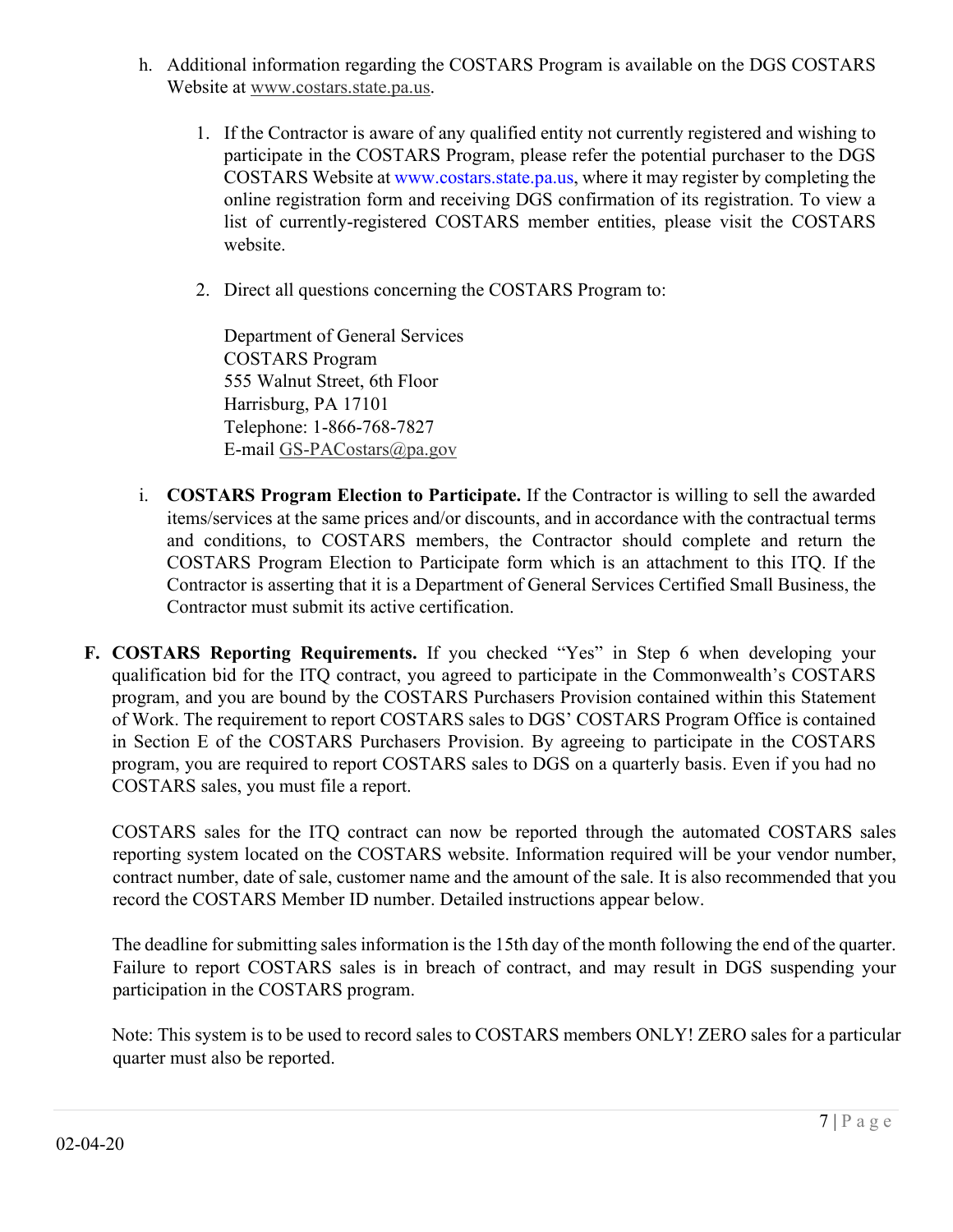## INSTRUCTIONS FOR COSTARS SALES REPORTING FOR STATEWIDE CONTRACT **CONTRACTORS**

- Go to [www.dgs.state.pa.us/costars.](http://www.dgs.state.pa.us/costars) 'Click' on the Contractors button;
- 'Click' on the COSTARS Contractors' Gateway link on the right. Click on the State Contract link;
- Enter your Vendor Number to gain access to the system. When your Vendor Number is found, you will be taken to the Sales Reporting Authorization screen;
- Enter your first and last name. 'Click' Continue;
- You will be taken to the Sales Reporting Screen. Select from the Contract Number dropdown the Contract Number you want to report sales for and then 'click' the Continue button located next to it;
- To enter a new Sale or to report "No Sales this Quarter", 'click' on the Insert button at the top left;
- Enter the Customer Name or part of the Customer Name into the Customer Search field. If you are reporting "NO SALES THIS QUARTER", type NO SALES into the search field. 'Click' the Search button;
- Select the Customer Name from the dropdown list, or select NO SALES THIS QUARTER. To proceed, you will need to 'click' on the Continue button to the right of the list. The system will locate the Customer Name in the Members database and will pre-fill the Address and County fields for you;
- You will then enter a Sales Date and Sales Amount; and
- 'Click' on the Save button. The data is saved and immediately accessible by COSTARS Program staff. For your convenience, there is also a Sales Reporting Manual – for Statewide Contracts in the Resource Center on this site. For additional assistance or questions, please call 1-866-768-7827.
- **G. New Equipment.** Unless otherwise specified in this ITQ, all products offered by Contractors must be new or remanufactured. A 'new' product is one that will be used first by the Commonwealth after it is manufactured or produced. A 'remanufactured' product is one which: 1) has been rebuilt, using new or used parts, to a condition which meets the original manufacturer's most recent specifications for the item; 2) does not, in the opinion of the Issuing Office, differ in appearance from a new item; and 3) has the same warranty as a new item. Unless otherwise specified in this invitation for bids, used or reconditioned products are not acceptable. This clause shall not be construed to prohibit Contractors from offering products with recycled content, provided the product is new or remanufactured.